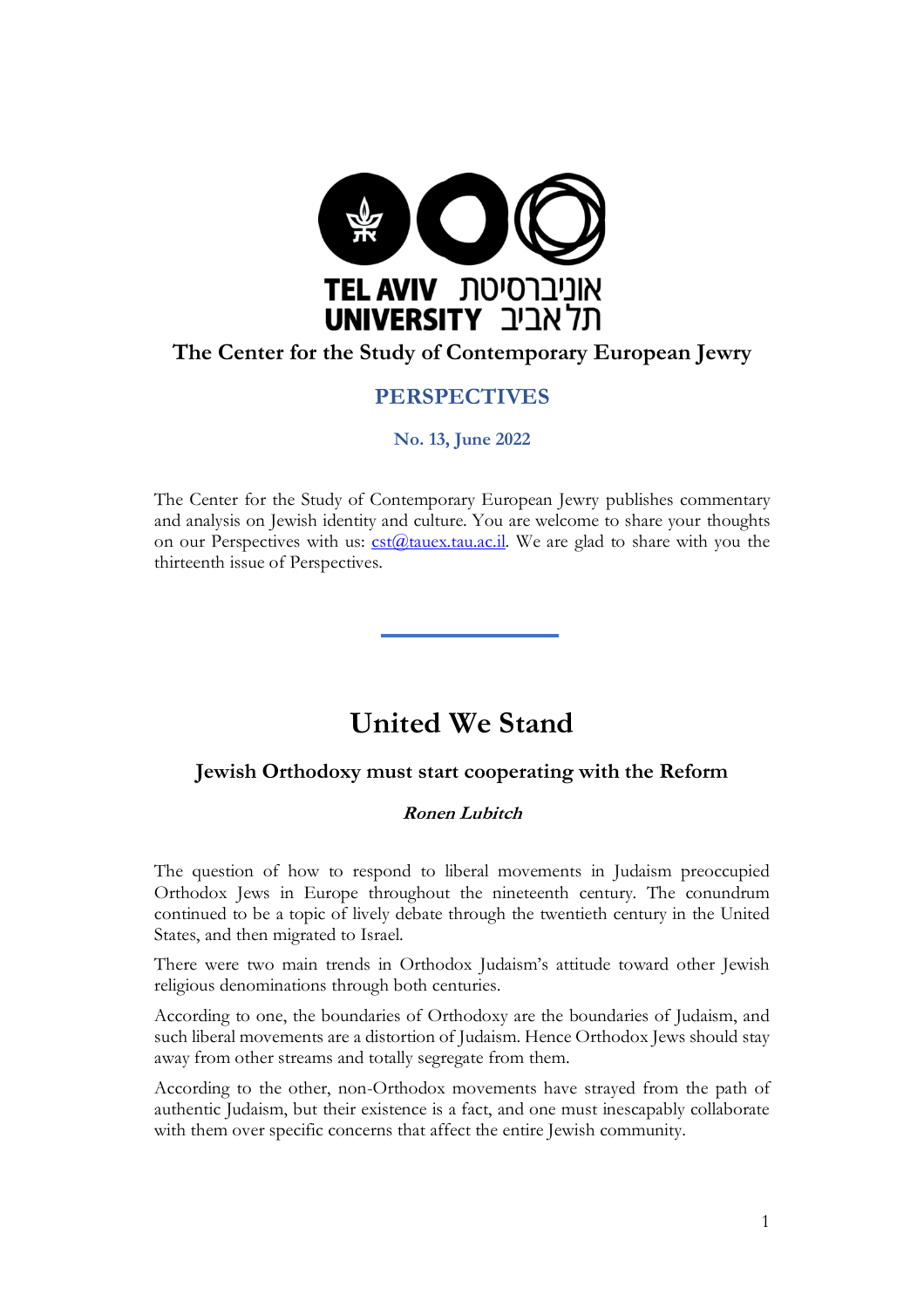The decisive response to the Reform movement began taking shape in Europe as early as 1818, with the opening of the first Reform synagogue, the Temple, in Hamburg, Germany.

Rabbi Moshe Sofer (the *Hatam Sofer*) voiced firm opposition to the Reform movement, coining the slogan: "The new is forbidden from the Torah." He established that it is forbidden to alter any traditional rulings or customs.

A year later, forty *responsa* from rabbis and rabbinic courts across Europe were published in Hamburg, opposing the Reform Synagogue and categorizing its founders as both wicked and heretical. This position became accepted in ultra-Orthodox Judaism, continuing within it to this very day.

In the mid-nineteenth century, the leader of Neo-Orthodoxy in Germany, Rabbi Samson Raphael Hirsch, also demanded that the Orthodox community detach itself from the broader Jewish community there, most of which had already identified with the liberal movements of Judaism.

In contrast, a more measured approach also began to emerge at that time, as Rabbi Yitzchak Dov Bamberger and other rabbis took a stand against detaching from the liberal movements. Controversy over this issue effectively continued until the liquidation of German Jewry in the Holocaust.

For twentieth-century American Jewry, the question of how to relate to Reform or Conservative Jews expressed itself in an array of concrete halakhic issues.

Rabbi Moshe Feinstein was very uncompromising in his approach to Reform and Conservative Judaism, generally drawing no distinction between them.

He maintained that Jewish law required distancing yourself as far as possible from the two movements, which, in his approach, denied the basic tenets of the Jewish religion and many of the Torah's commandments.

He ruled that conversions, as well as marriages and betrothals, conducted by a Reform or a Conservative rabbi were not valid because they did not strictly apply Jewish law.

He also ruled that a Reform rabbi should not be accorded any honors in a synagogue, nor recite any of the seven blessings under the bridal canopy (the *huppah*), because their blessings are null and void since they do not believe in the Giver of the Torah.

He prohibited renting a room in a Conservative synagogue to pray in, banned burial of any Orthodox Jew in a Conservative cemetery, and ruled that whoever served as a cantor, ritual slaughterer, or teacher for the Conservative community could not thereafter be appointed to a similar role in an Orthodox community.

Rabbi Feinstein's principled stand and his Halachic rulings on this issue were accepted almost without question by most rabbis not only in the United States but also in Israel and around the world, among them rabbis who were not ultra-Orthodox, such as Rabbi Shlomo Aviner or the Zionist rabbis of Eretz Hemda Institute.

A representative of the conciliatory approach was Rabbi Yosef Dov Soloveitchik (1903-1993), the leader of Modern Orthodoxy in the United States.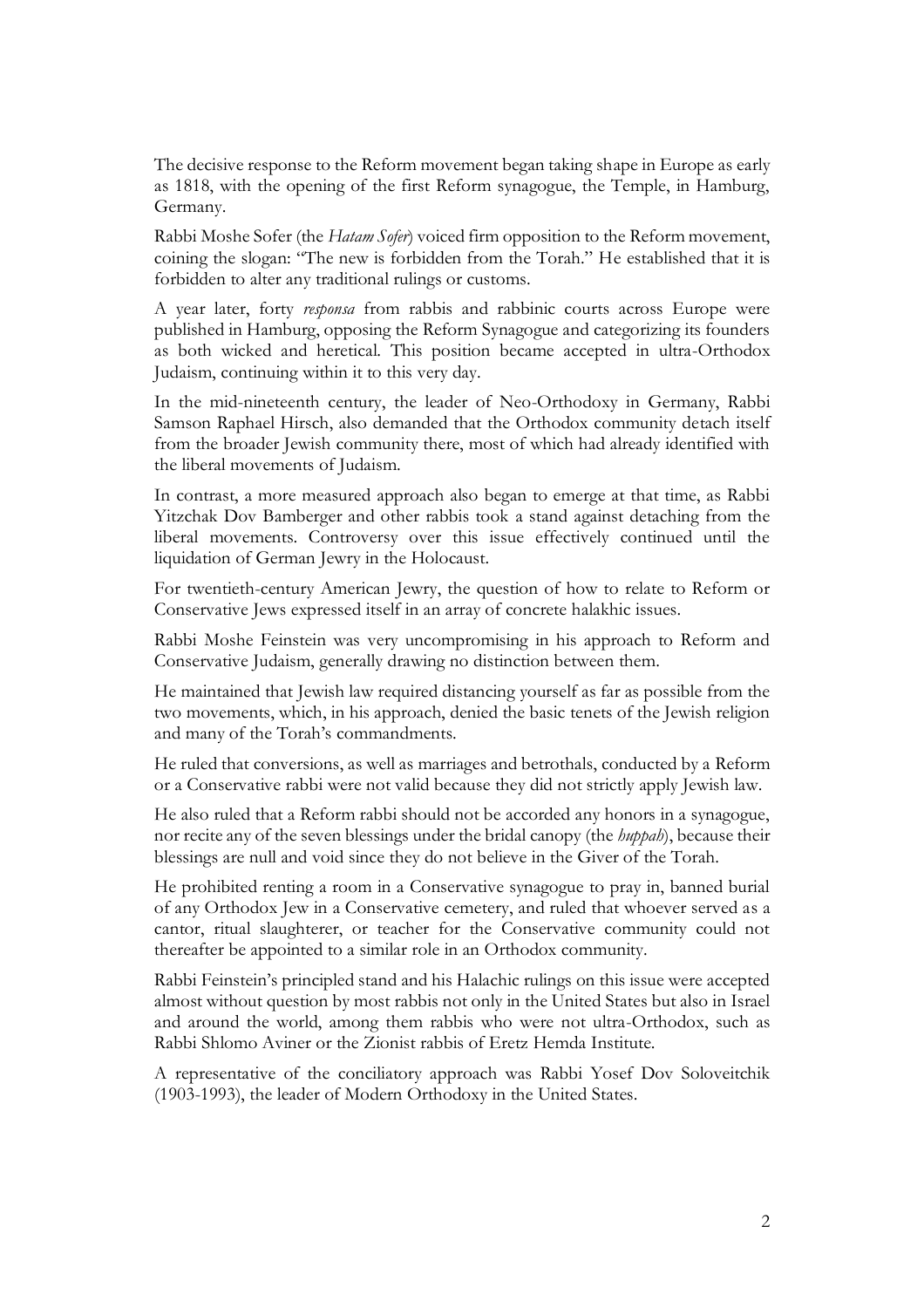He refrained from joining the 1956 ban by yeshiva leaders on ties and meetings among Orthodox, Conservative, and Reform rabbis.

For many years, he took part in the Jewish Synagogues Organization in the United States, which included the three movements.

He even reached agreements with Rabbi Professor Saul Lieberman of the Jewish Theological Seminary on issues pertaining to the problem of "chained wives" (*agunot*).

Rabbi Soloveitchik established the principle that one should cooperate with the liberal movements in activities regarding the non-Jewish world but that it was forbidden to come together over spiritual-ideological matters.

He warned that too much harmony might be confusing and blur the boundaries between Orthodoxy and other movements.

Contrary to Rabbi Feinstein, who stated that Jewish law required keeping the same distance from non-Orthodox movements as from idol worship, Rabbi Soloveitchik reasoned that the approach towards these movements was a matter of public leadership and that one had to exercise judgment according to the time and the place.

Both Rabbi Feinstein's uncompromising attitude and Rabbi Soloveitchik's qualified approach were formulated, as I understand it, against the background of the balance of power prevailing in American Jewry at the time.

Throughout the twentieth century, Orthodox Judaism in the United States felt existentially threatened by the other Jewish religious movements.

In the 1950s and 1960s, the Conservative movement more than doubled its size, while the Reform movement doubled its membership.

Sociologists analyzing the state of play in the Jewish movements in the 1970s concluded that Orthodox Jewry would decline to a fraction of one percent of the United States' Jewish population.

This situation created a sense of existential threat among Orthodox Jewry and increased the need for segregation from the other movements.

The segregationist trend increased in response to changes to Jewish legal norms in the Conservative movement and in light of the growing acceptance of non-Jews in Reform communities.

In our era, circumstances have changed dramatically. Orthodox Jewry today is stable, strong, and confident of its ability to survive and even prosper both in the United States and, of course, in Israel.

In contrast, the proportion of mixed marriages between Jews and members of other religious groups has grown significantly in the United States over the past fifty years.

In 1970 it was 17%, but since 2000 it has grown to 60%. The problem is most grave among Jews who do not belong to any Jewish religious movement: more than twothirds of them are intermarried.

I hold that Orthodox Jewry should today take a third approach.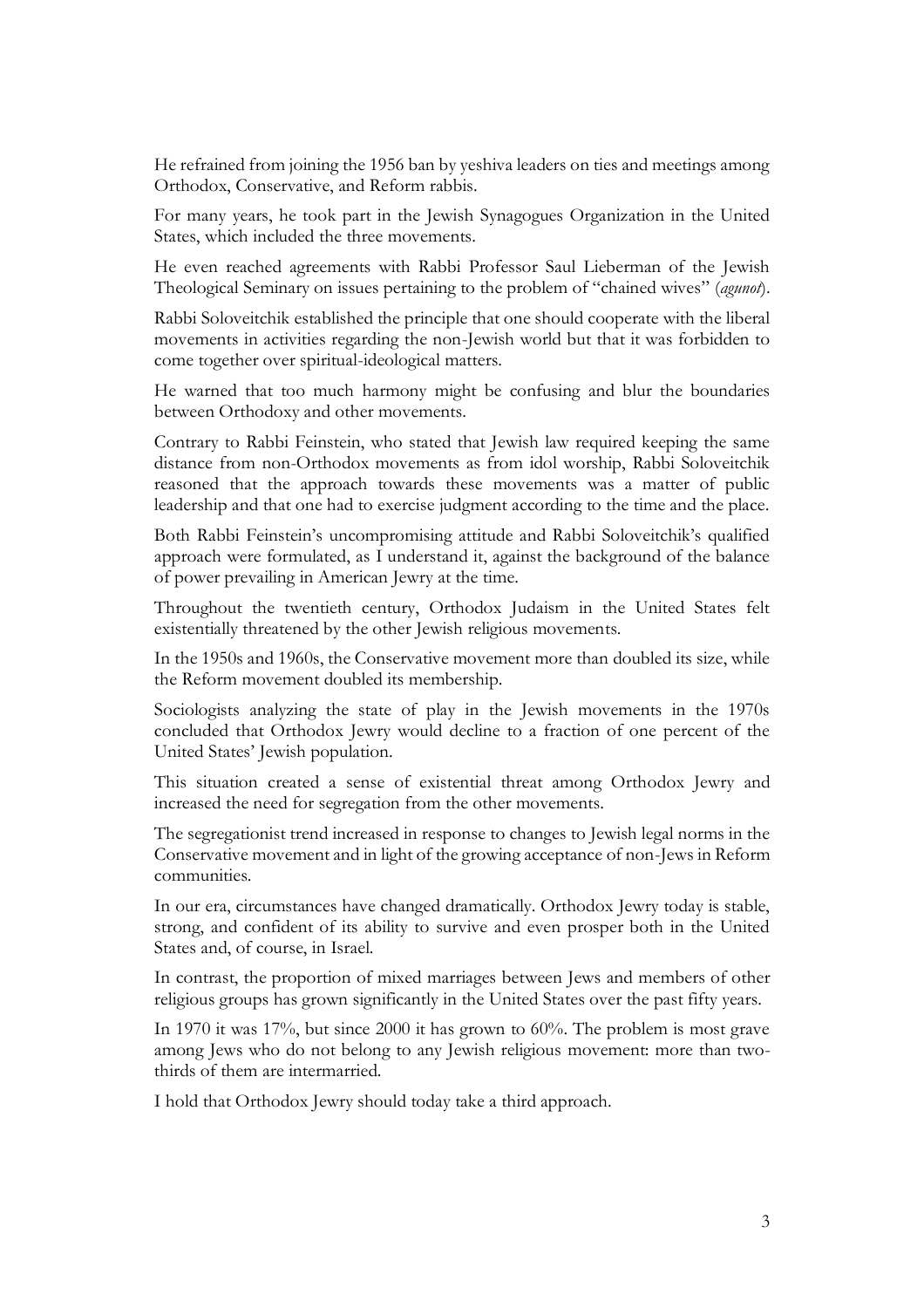Essentially: despite our disapproval of the ideology and practices of the liberal movements, it should be recognized that they make an important contribution to the preservation of Jewish identity, and it is necessary to cooperate with them to strengthen the unity and continuity of the Jewish people.

In my view, it is possible to derive calls for this approach from the words of the great thinker Rabbi Avraham Yitzchak Kook, who advocated pulling together all forces of the people of Israel and preventing factionalism.

This approach was reflected in Rabbi Kook's relations with secular Jews in Israel, as well as in his firm opposition to the separation between Orthodox and Reform communities in Europe. His son and disciple, Rabbi Zvi Yehuda Kook, followed in his father's footsteps, objecting to separate public organization by the Orthodox.

Rabbi Kook recognized the benefits and vital importance of each movement and denomination.

He wrote about three factions dominant among the people of Israel in his time: "The Orthodox ... who carry the banner of sanctity, Torah and commandments; the nationalist ... who fight for the renewal of national life ... and the liberal who demand education, culture, and ethics." He claimed that these were three forces of equal value that should cooperate harmoniously.

The words of Rabbi Kook about the main constituents of the Jewish community in the Land of Israel may also inspire collaboration between the three major movements of contemporary Judaism.

These collaborations should be expressed in activities for the sake of Diaspora Jewry. Representatives of the Orthodox community in Israel should work hand in hand with their brethren from the other movements.

There is also room for cooperation in Israel. For example, joint study evenings that will draw a diverse audience. It is possible for rabbis from all streams to meet to discuss contemporary issues (a topic that has recently been the center of considerable controversy among Orthodox rabbis).

It is fitting to promote the operation of joint learning centers for prospective converts in the format once proposed by the Ne'eman Committee (1998), as well as to involve representatives of all the movements in the appointment of conversion judges, as proposed by the Nissim Committee (2018).

The vast challenges facing the Jewish people today require close collaboration between the various movements and organizations to strengthen Jewish identity in Israel and around the world and promote unity among all factions of the Jewish people.

Rabbi Dr. Ronen Lubitch is the President of Ne'emanei Torah Va'Avodah and spiritual leader of Nir Etzion.